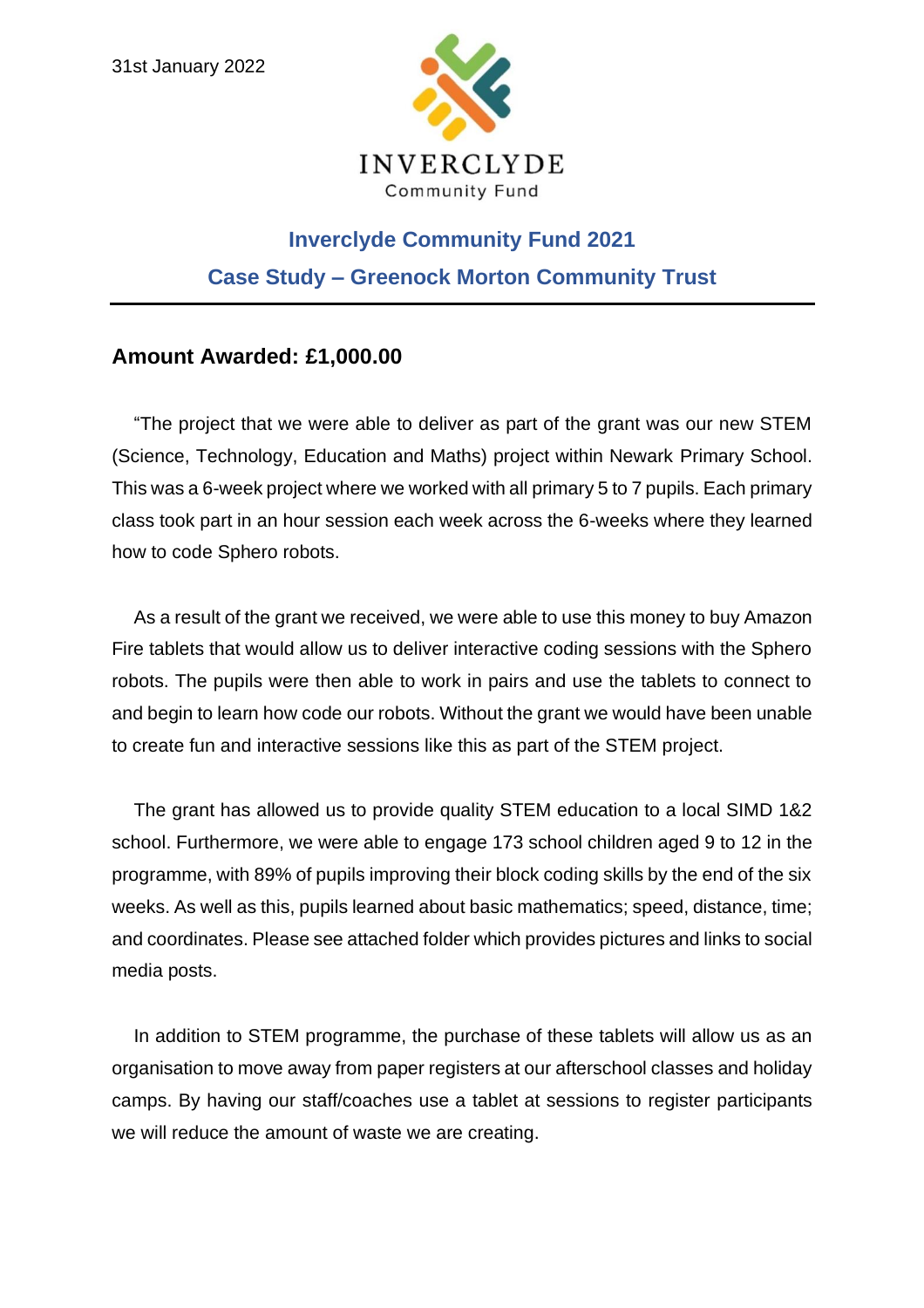

As a result of the programme's success in Newark Primary. We already have plans in place to work with a further three local Primary Schools in early 2022.

- Greenock Morton Community Trust (October 2021)

**Further Reading**

Read more about all of the other work that GMCT do [here.](https://www.google.com/url?sa=t&rct=j&q=&esrc=s&source=web&cd=&cad=rja&uact=8&ved=2ahUKEwip2-Lv3971AhXbPsAKHXDdDc8QFnoECAoQAQ&url=http%3A%2F%2Fmortoncommunity.net%2F&usg=AOvVaw19IZkRu4sXsrgzyDxLVc6D)

Visit the GMCT Facebook page [here.](https://www.google.com/url?sa=t&rct=j&q=&esrc=s&source=web&cd=&cad=rja&uact=8&ved=2ahUKEwip2-Lv3971AhXbPsAKHXDdDc8QFnoECAYQAQ&url=https%3A%2F%2Fwww.facebook.com%2FMortonCommunity%2F&usg=AOvVaw25Adnw0aV4tV8poKuo9577)